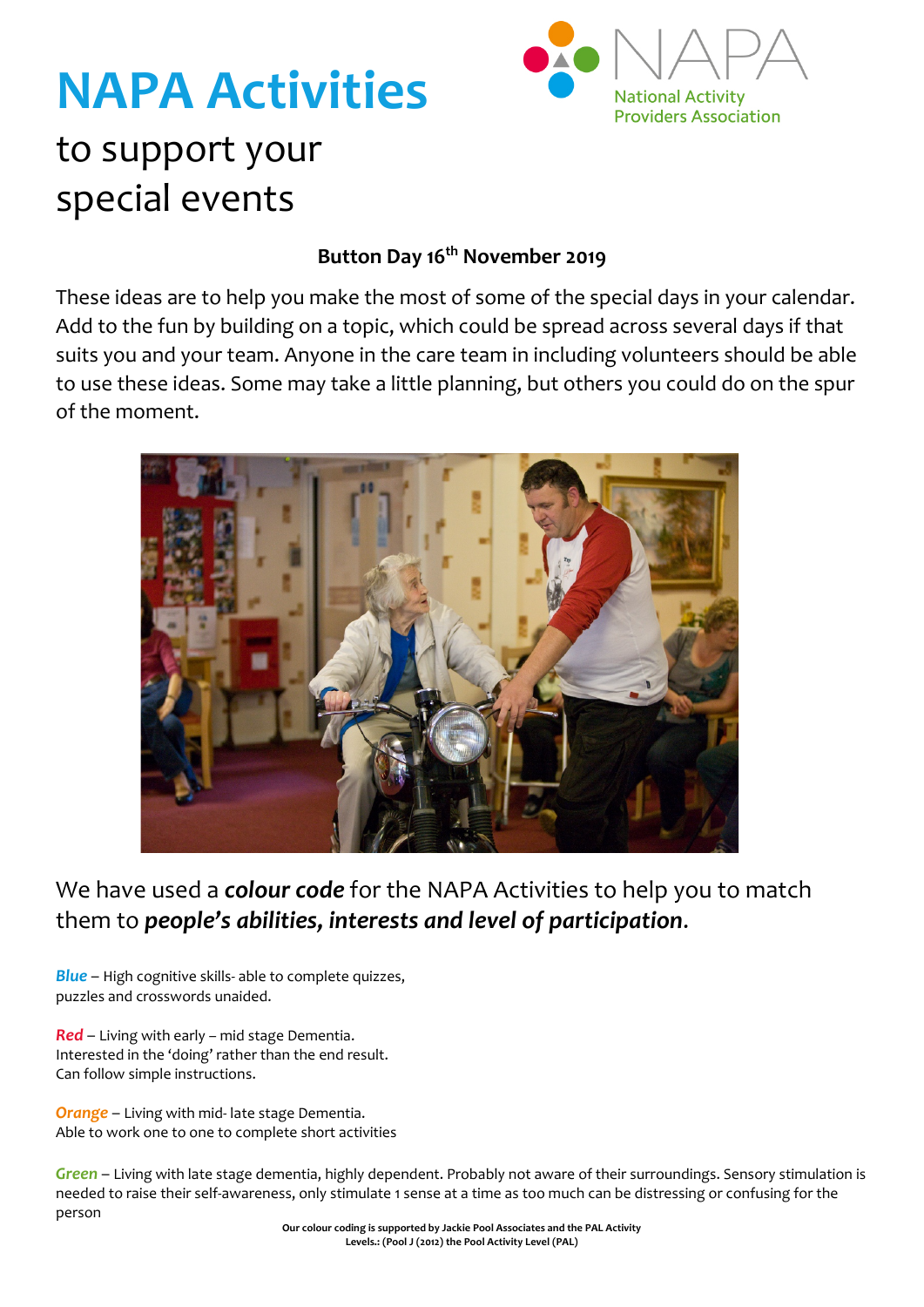## **NAPA Activities** to support your special events





#### **Connecting with your Community on Button Day**

#### **How to Celebrate Button Day**

Invite the community to donate their old buttons, you could put posters up in local shops asking for donations. You could create a button masterpiece with all your finds and invite the community to see it.

There's no need to let the buttons on wornout clothes go to waste! Whenever you can, snip them off, and start a collection this Button Day. In fact, a great place to come across interesting button is at the thrift shop. You may have to cut them off a given piece of clothing, but when you're getting something unique for your collection, who really cares? The buttons you collect can be used for many



different things, like repairing clothes with missing buttons. But that's not all! Buttons are an excellent source of craft ideas. You'd be amazed at how many delightfully cute gadgets can be made and/or decorated using buttons, such as picture frames, clocks, purses and bags, headbands, costume jewellery, lamp shades, and even shoes!



When you decorate with buttons, you can be 100% sure that whatever you make will be completely unique, and that nobody else in the world will have the same look as you do. And if you're not quite feeling up to arts and crafts, remember that

buttons can simply be a joy in and of themselves, if even just to look at.

**HOOMALL** 

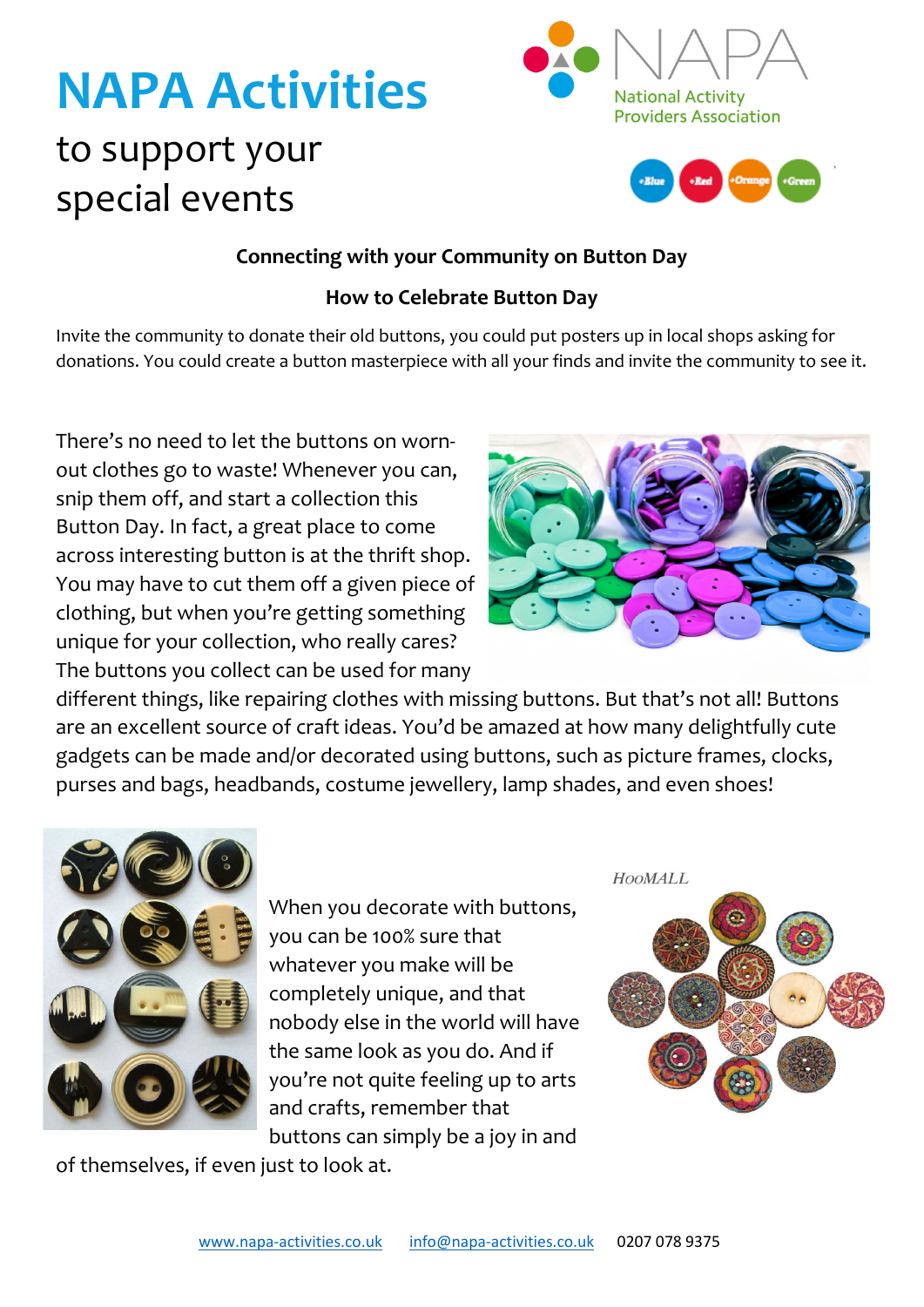# **NAPA Activities**



### to support your special events



#### **Making the Most of Mealtimes on Button Day**

#### **Button Cookies**

Easy to make sugar cookies

What you need

- ••• (makes 4 dozen):
- <sup>2</sup> 225g butter, softened
- 200g sugar
- $\cdot$  1 egg
- **<sup>•</sup>** 1 teaspoon vanilla
- **<sup>3</sup>** 340g self raising flour
- ••• Cookie cutter
- •• Drinking glass
- \* Skewer
- Ribbon

What you do:

- **In a large bowl, cream together the butter and sugar until light and fluffy. Beat in egg and** vanilla. Gradually mix in the flour.
- $\cdot$  Roll out the dough until it is the desired thickness
- **Cut out round shapes with cutter**
- ••• Add an inner ring by gently pressing the glass into the dough. Poke 4 Button Holes into each cookie with a skewer and bake for 8-10 minutes- 190 C / Gas 5.
- \*\* Stack several cooled cookies, and thread a thin ribbon through the holes. Line boxes with tissue paper, arrange cookies, wrap, and sew ribbon through buttons for added effect.